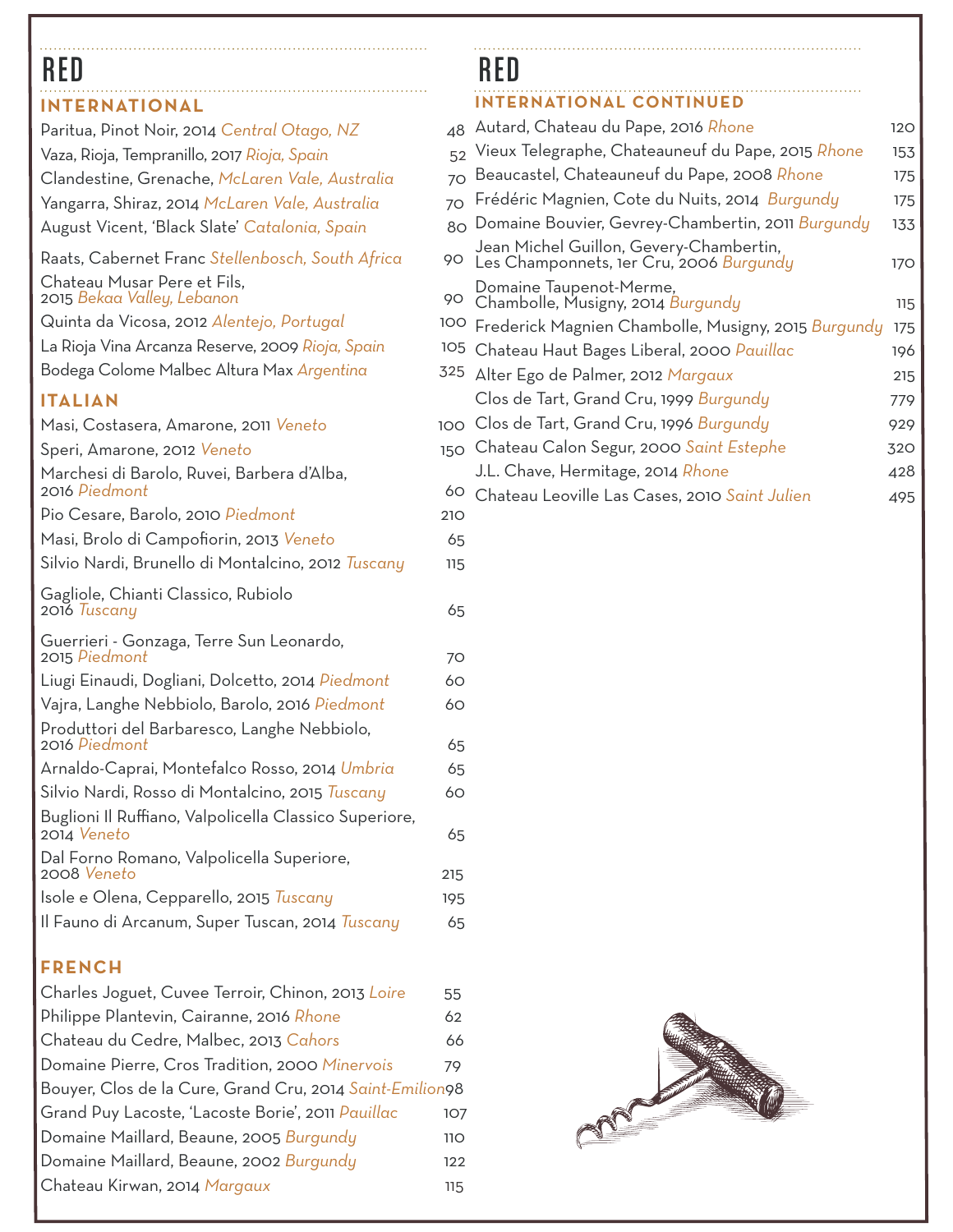# SPARKLING WHITE WHITE WAS ARRESTED FOR A 2009 FOR THE UPPER WHITE WAS ARRESTED FOR A 2009 FOR THE UPPER WHITE THE UPPER WHILE THE UPPER WHILE THE UPPER WAS ARRESTED FOR THE UPPER WHILE THE UPPER WAS ARRESTED FOR THE UPPER

| 9 FAN NLINU                                             |     |
|---------------------------------------------------------|-----|
| Roger d'Anoia, Cava Brut, NV Catalonia                  | 52  |
| Schramsberg, Brut, Blanc de Blancs, NV Napa             | 82  |
| Maria Casanovas, Cava, Brut de Brut, NV Penedes         | 55  |
| Gloria Ferrer, Blanc de Noirs, NV Sonoma                | 60  |
| Jeio, Prosecco, NV Italy                                | 53  |
| Bianco di Nera, Frizzante, NV Italy                     | 60  |
| Torresella, Prosecco, NV Veneto                         | 52  |
| Vajra, N.S. Della Neve, Extra Brut Rose,                |     |
| Spumante Piedmont                                       | 70  |
| Gruet, Brut Rose, NV NM                                 | 62  |
| Figuiere, Extra Brut Rose,<br>'Atmosphere', NV Provence |     |
|                                                         | 90  |
| Charles Orban, Brut Rose, NV Champagne                  | 92  |
| Taittinger, La Francaise Brut, NV Champagne             | 100 |
| Charles Heidsieck, Blanc de Blancs,                     |     |
| NV Champagne                                            | 309 |
| Charles Heidsieck, Rose, NV Champagne                   | 468 |

## **GROWER CHAMPAGNE (RM)**

 Pierre Peters, Blanc de Blancs, Grand Cru, NV *Champagne* 120

 Phillippe Gonet, Blanc de Blancs, Grand Cru, NV *Champagne* 120

 Chartogne - Taillet, Cuvee St. Anne, NV *Champagne* 120

 Pierre Gimonnet, 1er Cru Brut, NV *Champagne* 130

## ŗ

## ROSÈ

| <b>WHITE</b>                               |    |  |  |  |
|--------------------------------------------|----|--|--|--|
| Hendry, Rose Blend, 2018 Napa Valley       |    |  |  |  |
| Lioco, Rose of Carignan, 2017 Mendocino    | 57 |  |  |  |
| Flowers, Pinot Noir, 2016 Sonoma Coast, CA | 75 |  |  |  |
|                                            |    |  |  |  |

### **INTERNATIONAL**

| Loimer, Gruner Veltliner, 2016 Kamptal, Austria                                | 50 |
|--------------------------------------------------------------------------------|----|
| Fillaboa, Albarino, 2015 Rias Baixas, Spain                                    | 50 |
| Limestone Hill, Chardonnay, De Wetsoph,<br>2016 Robertson Valley, South Africa | 60 |

| WHITE                                                                              |     |
|------------------------------------------------------------------------------------|-----|
| <b>INTERNATIONAL CONTINUED</b><br>Valenciso, 'Rioja Blanca', 2016 Rioja, Spain     | 85  |
| Dr. Loosen, Riesling, 'Whelener Sonnenuhr'<br>Grosses Gewächs, 2016 Mosel, Germany | 90  |
| <b>AMERICAN</b>                                                                    |     |
| Calera, Chardonnay, 2016 Central Coast, CA                                         | 65  |
| Matthiasson, Chardonnay, 'Linda Vista', 2017 Napa, CA                              | 72  |
| Hartford Court, Chardonnay, 'Four Hearts'<br>2016, Russian River Valley, CA        | 105 |
| Lioco, Chardonnay, 'Demuth'<br>2014, Anderson Valley, CA                           | 109 |
| Peay, Chardonnay, 2016 Sonoma, CA                                                  | 115 |
| Newton Unfiltered, Chardonnay, 2017 Napa, CA                                       | 130 |
| Elizabeth Spencer, Chenin Blanc<br>2017, Mendocino, CA                             | 70  |
| Grgich Hills, Fume Blanc, 2014 Napa, CA                                            | 84  |
| Barboursville, Pinot Grigio, 2017 Barboursville, VA                                | 45  |
| Adelsheim, Pinot Gris, 2016 <i>Willamette, OR</i>                                  | 52  |
| Eroica, Riesling, 2017 Columbia Valley, WA                                         | 55  |
| Soliste, Sauvignon Blanc, 'Lune et Soleil',<br>2014, Lake County, CA               | 65  |
| Illumination, Sauvignon Blanc, 2013 Napa/Sonoma, CA                                | 90  |
| Merry Edwards, Sauvignon Blanc,<br>2016, Russian River Valley, WA                  | 115 |
| Larkmead Lillie, Sauvignon Blanc, 2017 Napa, CA                                    | 175 |
| Michael Shaps, Viognier, 2016 Charlottesville, VA                                  | 78  |
| Darioush, Viognier, 2015 Napa, CA                                                  | 95  |
| <b>ITALIAN</b>                                                                     |     |
| Bucci, Verdicchio Classico, 2015 Le Marche                                         | 47  |
| Pra, Soave Classico, 'Otto' 2017 Vento                                             | 52  |
| Argiolas, Vermentino, 2016 Sardegna                                                | 52  |
| Venica Venica, Pinot Grigio, 2016 Friuli                                           | 53  |
| La Scolca, Gavi di Gavi, 2016 Piedmont                                             | 54  |
| Castello di Spessa, Pinot Bianco, 2016 Friuli                                      | 61  |
| Malabaila, Arneis, 'Pradvaj', 2016 Piedmont                                        | 70  |

| Bucci, Verdicchio Classico, 2015 Le Marche        | 47 |
|---------------------------------------------------|----|
| Pra, Soave Classico, 'Otto' 2017 Vento            | 52 |
| Argiolas, Vermentino, 2016 Sardegna               | 52 |
| Venica Venica, Pinot Grigio, 2016 Friuli          | 53 |
| La Scolca, Gavi di Gavi, 2016 Piedmont            | 54 |
| Castello di Spessa, Pinot Bianco, 2016 Friuli     | 61 |
| Malabaila, Arneis, 'Pradvaj', 2016 Piedmont       | 70 |
| Vie di Romans, 'Flor di Uis', Bianco, 2016 Friuli | 85 |
| Pieropan, Soave Classico, 'La Rocca', 2013 Veneto | 90 |